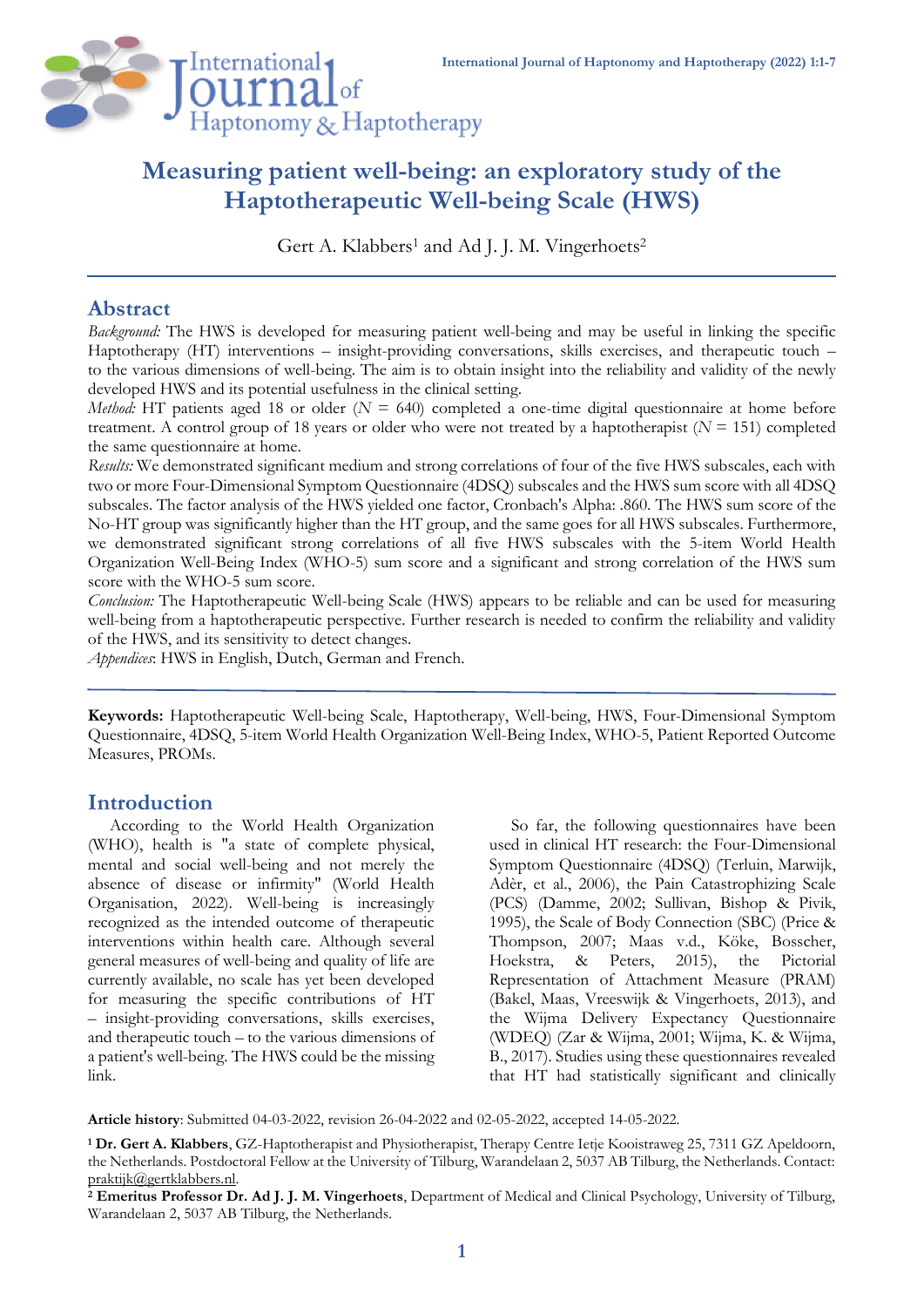relevant effects on various aspects of well-being. For instance, research utilizing the 4DSQ showed that 76% of patients who started HT had a heightened score on distress, depression, anxiety, and/or somatization (Klabbers, 2010). After treatment with HT, the 4DSQ showed that severe symptoms of distress and depression had decreased significantly in pregnant women with an intense fear of childbirth, and the WDEQ showed a significantly larger and clinically relevant decrease of fear of childbirth in the HT group than in the control groups (Klabbers, Wijma, Paarlberg, Emons & Vingerhoets, 2017). Besides, a study using the PRAM revealed that pregnant women with severe fear of childbirth and low scores of mother-child bonding showed a significantly greater increase of mother-child bonding after HT than mothers who did not receive HT (Klabbers, Paarlberg, & Vingerhoets, 2018). In patients with chronic pain, the 4DSQ showed that symptoms of distress and anxiety had decreased significantly after HT, while the PCS revealed a significant reduction in pain catastrophizing, and this reduction remained stable over time, as did the substantial increase in body awareness that was measured in these patients using the SBC (Klabbers & Vingerhoets, 2021a).

While all the available questionnaires have demonstrated the effectiveness of HT in decreasing distress, depression, anxiety, fear of childbirth and pain catastrophizing and in increasing mother-child bonding and body awareness, they do not yet provide a comprehensive picture of the specific therapy factors that contribute to a patient's well-being in the different indications for HT. In particular, the available questionnaires do not elucidate the specific contributions of the techniques that HT employs to help patients open up to their own feelings and to those of others: the use of insightful conversations, therapeutic touch, and skills exercises to make the patients aware of their feeling capacity and to let them experience this capacity in themselves (Klabbers, 2020). The HWS may help link these specific HT interventions to the various dimensions of well-being.

Since the combination of therapeutic touch, insight providing conversations, and skills exercises constitute a coherent whole within HT from a patient perspective (Klabbers & Vingerhoets, 2021b), the specific contributions of HT to the various dimensions of a patient's well-being should be measured with a multidimensional scale with different subscales for HT's effects on a patients physical, mental and social well-being.

There are already many different measuring instruments to measure general well-being or quality of life (Cooke, Melchert & Connor, 2016). Still, it is desirable also to have disease-specific and treatmentspecific Patient-Reported Outcome Measures (PROMs) (Meadows, 2011). Treatment-specific PROMs could help the HT to track how the therapy progresses. This is important because HT is a goalbased therapy, and we need a way of measuring the progress towards the goal. Furthermore, a HWS could enable research into the operative mechanism of HT, comparing the different specific therapy factors. For example, in a randomized controlled trial with two arms: (1) a treatment HT consisting of insight providing conversations and skills exercises and (2) a treatment HT consisting of insight providing conversations and therapeutic touch.

The multidimensional Haptotherapeutic Wellbeing Scale (HWS) that was developed for the present study contains fourteen questions originating from clinical HT practice, regarding aspects that are believed to influence a person's well-being: four questions regarding psychological well-being, two questions regarding physical well-being, three questions regarding autonomy, three questions regarding relationship to others, and two questions regarding touch and being touched. All these items refer to subgoals of the insight-providing conversations, the skills exercises, and the therapeutic touch in HT. (See appendix 1: Haptotherapeutic Well-being Scale (HWS). For a version in Dutch, German, and French, see appendices 2-4.) There could be a misunderstanding about the HWS-subscale touch and being touched. That's why we have added an explanation: In HT, it is assumed that touching and being touched in one's own life is essential for the patient's well-being, so it is shown, practiced and stimulated to apply in one's own life (Klabbers, 2021). The HWS-subscale touch and being touched concerns daily life with loved ones and not therapeutic touch.

### **Aims**

The aim is to obtain insight into the reliability and validity of the newly developed HWS and its potential usefulness in the clinical setting.

# **Method**

### **Participants and procedure**

In the period from 26-4-2021 to 12-6-2021, health care haptotherapists (members of the Association of Haptotherapists in the Netherlands) were requested to invite their patients aged 18 years or older to complete a one-time digital questionnaire at home. Patients  $(N = 1032)$  who were willing to participate were asked to sign an Informed Consent form before they received the URL of the research website and a personal login code.

The control group consisted of people who were not treated by a haptotherapist. They were recruited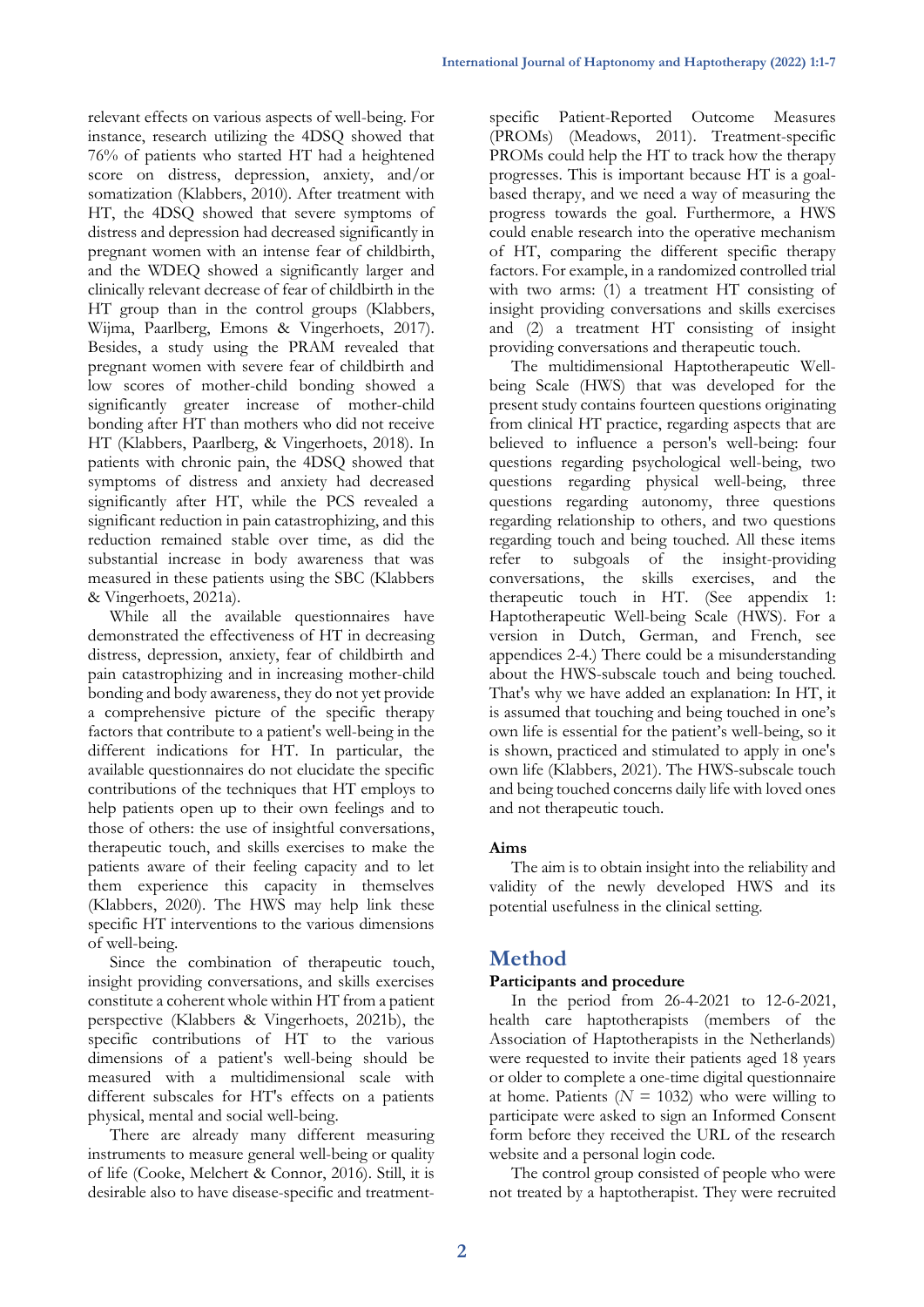between 9-2-2022 and 20-2-2022 via LinkedIn contacts of the researchers. These participants ( $N =$ 151) completed an informed consent form before completing the questionnaire.

To obtain insight into the reliability and validity of the newly developed HWS and its potential usefulness in the clinical setting, we examined the associations between the (subscales of the) Haptotherapeutic Well-being Scale (HWS), on the one hand, and the Four-Dimensional Symptom Questionnaire (4DSQ) and the 5-item World Health Organization Well-being Index (WHO-5), on the other.

### **Ethical Approval**

The Medical Ethical Review Committee of Brabant decided that this scientific research is not subject to the Medical Research Involving Human Subjects Act (WMO). Subsequently, the study was approved by the Ethical Review Committee of Tilburg University (ETC), which assesses the scientific and ethical aspects of research projects that are not subject to the WMO.

#### **Measures**

The digital questionnaire that was used in this study contained sociodemographic questions, the Haptotherapeutic Well-being Questionnaire (HWS), the Four-Dimensional Symptom Questionnaire (4DSQ), and the 5-item World Health Organization Well-Being Index (WHO-5).

*HWS*: The HWS is a compilation of fourteen clinical questions (see attachments 1-4), answered on 5-point Likert scale (Likert, 1932). The questionnaire gives an impression of a person's wellbeing from a haptotherapeutic perspective (Klabbers & Hagg, 2021). The Cronbach's Alpha of the HWS ranged from .78 to .89, measured at three different time points in a study  $(N = 24)$  on the effects of HT on patients with chronic pain (Klabbers & Vingerhoets, 2021a).

*4DSQ*: The 4DSQ comprises 50 items concerning psychological and psychosomatic symptoms listed in the DSM-4 (American Psychiatric Association, 1994). Symptoms of distress, anxiety, depression, and somatization are measured as separate dimensions (Terluin et al., 2006). The 4DSQ scales have a high internal consistency (Cronbach's Alpha: 0.84 to 0.94) (Terluin et al., 2006). The 4DSQ is frequently used in HT (Klabbers, 2013), and is included in the reporting guideline for HT (Intramed, 2022).

*WHO*-5: The WHO-5 contains five non-invasive and straightforward questions that explore the respondents' subjective well-being. The scale has adequate validity both as a screening tool for depression and as an outcome measure in clinical trials and has been applied successfully across a wide range of study fields (Topp, Østergaard, Søndergaard & Bech, 2015).

# **Results**

Of the 1032 provided login codes, 640 (62.1%) were used to complete the survey's digital questionnaire. The patient characteristics of these participants are presented in Table 1. Of these 640 patients,  $72.2\%$  ( $n = 462$ ) had one or more increased 4DSQ scores. The Distress score was increased in  $66.6\%$  ( $n = 426$ ), the Depression score was increased in 25.9% ( $n = 166$ ) and the Somatization score was increased in 39.2% (*n* = 251). The factor analysis of the HWS yielded one factor, Cronbach's Alpha: .860 (*N* = 640). See Table 2 for all inter-subscale correlations of the HWS. Table 3 shows the correlations between the HWS scores and the 4DSQ scores.

#### **Table 1: Patient characteristics**

| HT patients                    |              | $N = 640$   |
|--------------------------------|--------------|-------------|
| Age in years $(Sd: 12.9)$      |              | $M = 46$    |
|                                | $\mathbf{n}$ | $^{0}/_{0}$ |
| Primary education              |              | $8 \t1.3$   |
| Secondary vocational education |              | 125 19.5    |
| Higher professional education  |              | 322 50.3    |
| University education           |              | 185 28.9    |
|                                |              |             |

**HT**: Haptotherapy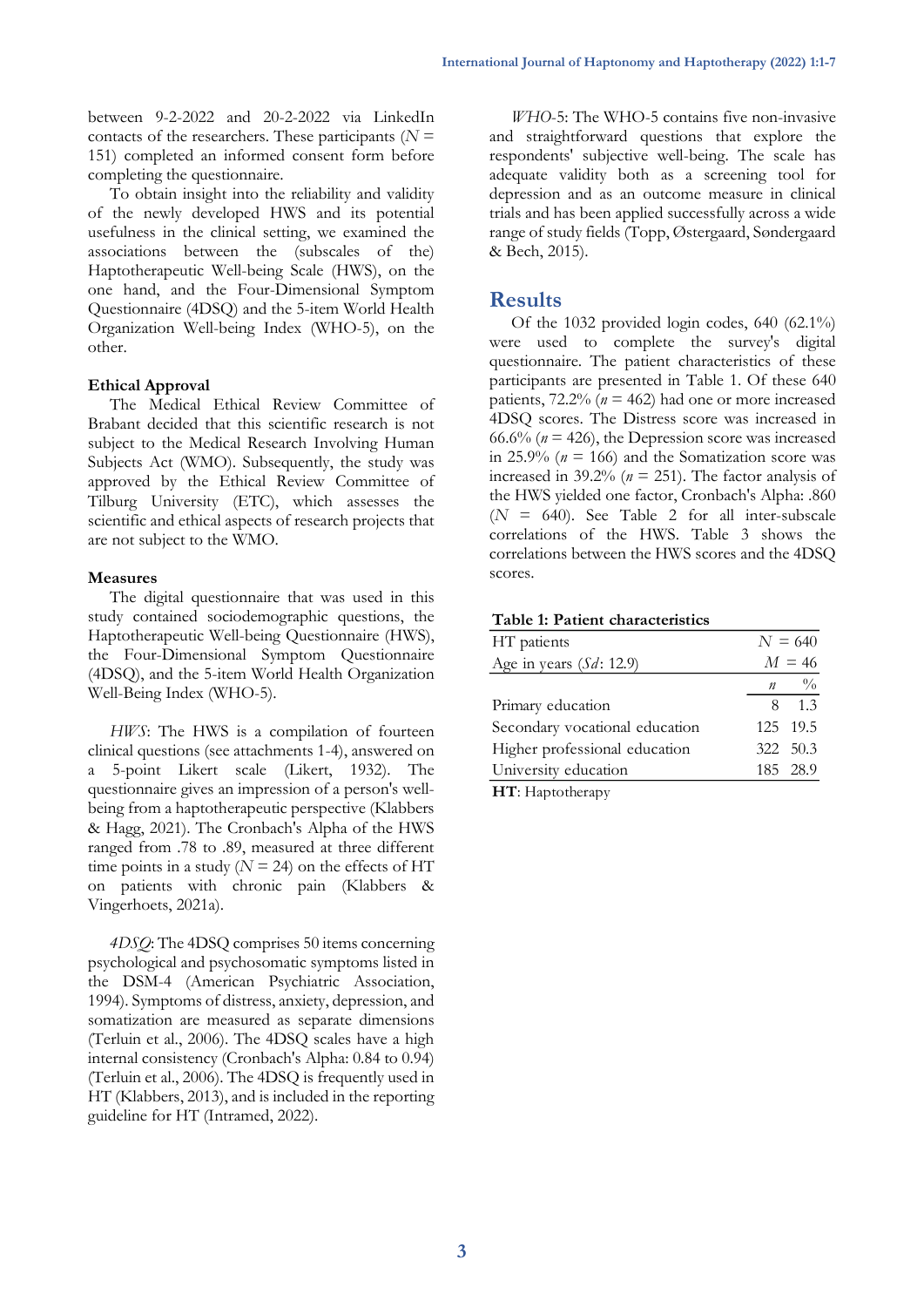| (medium correlations are shaded gray; strong are in bold) |  |           |          |          |         |    |  |
|-----------------------------------------------------------|--|-----------|----------|----------|---------|----|--|
| $N = 640$                                                 |  |           |          |          |         | e. |  |
| a Psychological well-being $(Q: 1, 9, 11, 14)$            |  |           |          |          |         |    |  |
| b Physical well-being $(Q: 2, 3)$                         |  | $.451**$  |          |          |         |    |  |
| c Autonomy $(Q: 4, 7, 10)$                                |  | $.634**$  | $.370**$ |          |         |    |  |
| d Relations with others $(Q: 5, 6, 8)$                    |  | $.555***$ | $.370**$ | $.477**$ |         |    |  |
| e Touch & being touched $(Q: 12, 13)$                     |  | $.311**$  | 111**    | $.140**$ | $330**$ |    |  |

# **Table 2: Inter-subscale correlations of the HWS**

**HWS**: Haptotherapeutic Well-being Scale. **Q**: Question. **\*\*** Correlation is significant at the 0.01 level (2- tailed).

**Table 3: Correlations HWS - 4DSQ** (medium correlations are shaded gray; strong are in bold)

| HT-patients: $N = 640$                       |      | <b>HWS</b> |          |          | 4DSO     |           |           |  |
|----------------------------------------------|------|------------|----------|----------|----------|-----------|-----------|--|
|                                              | М    | Sd         | $\alpha$ | Soma.    | Distr.   | Fear      | Depr.     |  |
| Psychological well-being $(Q: 1, 9, 11, 14)$ | 12.4 | 2.9        | .79      | $.370**$ | $.638**$ | $.372**$  | $.577**$  |  |
| Physical well-being $(Q: 2, 3)$              | 5.83 |            | .55      | .492**   | .399**   | $.271**$  | $.274**$  |  |
| Autonomy $(Q: 4, 7, 10)$                     | 9.4  | 2.6        | .75      | $.262**$ | $.462**$ | $.316***$ | $.367**$  |  |
| Relations with others $(Q: 5, 6, 8)$         | 10.9 | 2.4        | .68      | $.268**$ | $.402**$ | $.358**$  | $.382**$  |  |
| Touch & being touched $(Q: 12, 13)$          | 6.8  | 2.1        | .90      | $.087*$  | $.197**$ | $.117*$   | $.170***$ |  |
| HWS sum score $(Q: 1-14)$                    | 45.2 | 8.4        | .86      | $.402**$ | $.603**$ | $.409**$  | .516**    |  |

**HWS**: Haptotherapeutic Well-being Scale. **4DSQ**: Four Dimensional Symptom Questionnaire. **Soma**.: Somatisation. **Distr**.: Distress. **Depr**.: Depression. **Q**: Question. **\*** Correlation is significant at the 0.05 level (2-tailed). **\*\*** Correlation is significant at the 0.01 level (2-tailed).

Table 4 displays the LinkedIn participants' characteristics. The correlations between the HWS scores and the WHO-5 scores of the LinkedIn participants are presented in Table 5.

#### **Table 4: LinkedIn-participants characteristics**

| No-HT patients                 |   | $N = 151$                   |
|--------------------------------|---|-----------------------------|
| Age in years $(Sd: 15.1)$      |   | $M = 54$                    |
|                                |   | $n \frac{0}{0}$             |
| Primary education              | 1 | $\overline{\phantom{0}}$ .7 |
| Secondary vocational education |   | 25 16.6                     |
| Higher professional education  |   | 78 51.7                     |
| University education           |   | 47 31.1                     |
| HT: Haptotherapy               |   |                             |

**Table 5: Correlations HWS - WHO-5** (strong correlations are in bold)

| No-HT patients: $N = 151$                    |      | HWS  |          |          |
|----------------------------------------------|------|------|----------|----------|
|                                              | М    | Sd.  | $\alpha$ | WHO-5    |
| Psychological well-being $(Q: 1, 9, 11, 14)$ | 14.7 | 2.7  | -77      | $.856**$ |
| Physical well-being $(Q: 2, 3)$              | 7.1  | 1.6  | .50      | $.626**$ |
| Autonomy $(Q: 4, 7, 10)$                     | 12.0 | 1.9  | .64      | $.723**$ |
| Relations with others $(Q: 5, 6, 8)$         | 12.8 | 1.4  | .37      | $.620**$ |
| Touch & being touched $(Q: 12, 13)$          | 7.5  | 2.2. | .92      | $.577**$ |
| HWS sum score $(Q: 1-14)$                    | 54.2 | 6.8  | .82      | $.726**$ |

Well-being Scale. **HT**: Haptotherapy. **Q**: Question. **\*\*** Correlation is sig-**HWS**: Haptotherapeutic Well-being Scale. **WHO-5**: 5-item World Health nificant at the 0.01 level (2-tailed).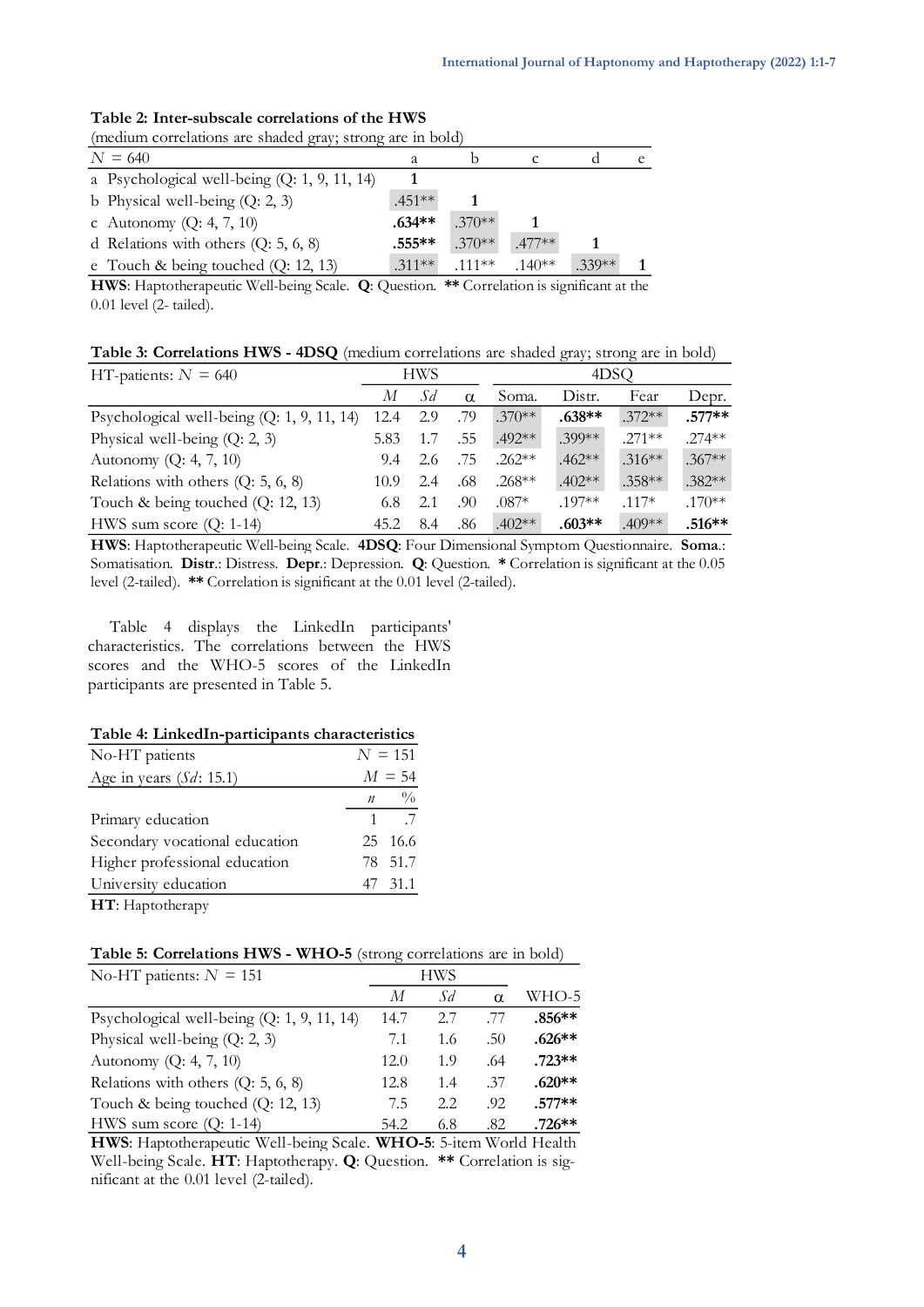The HWS subscales scores and the HWS sum score of the No-HT group were all significantly higher than the HWS subscales scores and the HWS sum score of the HT group, see Table 6.

#### **Table 6: HWS score HT and No-HT**

|                                                                      |            | HТ        |                               | $No-HT$ |     |             |
|----------------------------------------------------------------------|------------|-----------|-------------------------------|---------|-----|-------------|
|                                                                      |            | $N = 640$ | $N = 151$                     |         |     |             |
|                                                                      | М          | $S_d$     | М                             | Sd      | МD  |             |
| Psychological well-being $(Q: 1, 9, 11, 14)$                         | 12.6 2.9   |           | 14.7 2.7                      |         | 2.1 | $\leq .001$ |
| Physical well-being $(Q: 2, 3)$                                      |            | 5.8 1.7   | 7.1 1.6                       |         | 1.3 | $\leq .001$ |
| Autonomy $(Q: 4, 7, 10)$                                             |            | 9.4 2.6   | 12.0                          | - 1.9   | 2.6 | $\leq .001$ |
| Relations with others $(Q: 5, 6, 8)$                                 | $10.9$ 2.4 |           | 12.8 1.4                      |         | 2.0 | $\leq .001$ |
| Touch & being touched $(Q: 12, 13)$                                  | $6.8$ 2.1  |           |                               | 7.5 2.2 | .8  | $\leq .001$ |
| HWS sum score $(Q: 1-14)$                                            | 45.2 8.4   |           | 54.2 6.8                      |         | 9.0 | $\leq .001$ |
| <b>TTWIO</b> IT $\qquad$ 1 $\qquad$ $\qquad$ 11 1 $\qquad$<br>$\sim$ | TT/T TT    |           | $\sim$ 1 $\sim$ $\sim$ $\sim$ |         |     |             |

**HWS**: Haptotherapeutic Well-being Schale. **HT**: Haptotherapy. **Q**: Question.

## **Discussion**

This study aimed to obtain insight into the reliability and validity of the newly developed HWS and its potential usefulness in the clinical setting.

The percentage of patients with one or more increased 4DSQ scores (72.1%) in this study corresponds to the results of a file review  $(N = 114)$ , in which this percentage was 76% (Klabbers, 2010), which is an indication that the patient population was similar in this respect.

We demonstrated significant medium and strong correlations of four of the five HWS subscales, each with two or more 4DSQ subscales, and the HWS sum score with all 4DSQ subscales. Furthermore, we demonstrated significant strong correlations of all HWS subscales with the WHO-5 sum score and a significant and strong correlation of the HWS sum score with the WHO-5 sum score.

This study was conducted during the Coronavirus (COVID-19) pandemic, with a ban on shaking hands and hugs. It is conceivable that this ban may have had a limiting influence on the participants' responses on the HWS subscale 'touch and being touched'.

Cronbach's Alpha of the HWS subscale 'relationship to others' was acceptable in the HT group ( $N = 640$ ), but not in the No-HT group ( $N =$ 151). Further research is necessary to clear this difference. Omitting one or more of the three questions of the subscale 'relations to others' did not change Cronbach's Alpha of the HWS, indicating that these questions can be maintained. Further research could show whether these questions can be reformulated so that the internal consistency of this subscale can improve.

The factor analysis of the HWS yielded one factor, although the HWS contains five subscales. The explanation for this could be that the various therapy factors, on which the questions are based form a coherent whole that together determine wellbeing from a haptotherapeutic perspective. The fact that the different haptotherapy factors form a coherent whole was previously established in a study 'Satisfaction and specific and non-specific therapy factors: haptotherapy from a patient perspective' (Klabbers & Vingerhoets, 2021b).

The HWS appears to be reliable: Cronbach's Alpha of the HWS in this study was .86. This result is in line with the results of a study on the effect of HT on patients with chronic pain, in which Cronbach's Alpha of the HWS, measured at three different time points, ranged from .78 to .89 (Klabbers & Vingerhoets, 2021a). The HWS has only fourteen questions, which makes the HWS very suitable in HT practice as a quick scan of well-being.

Furthermore, the HWS is not specifically complaint-oriented, which makes it suitable for comparing the effects of HT for different indications, even if, for example, patients do not have raised scores on the 4DSQ or other complaintoriented questionnaires (Questionnaires in care, 2022).

Besides, the HWS could provide recognizable starting points for a meaningful therapist-patient conversation about the possible treatment goals, while it can also be used to evaluate the effects of HT.

The mean HWS sum score of the HT group was 45.2, versus a score of 54.2 in the No-HT group. If these scores are used as cut-off point for the HWS, based on our research there are three groups with a different probability of one or more strongly increased 4DSQ scores: (1) HWS sum score 14-44: 47.1%; (2) HWS sum score 45-53: 14.8%; and (3) HWS sum score 54-70: 1.2%. In particular, the cutoff score of 54 might be useful in practice, i.e., an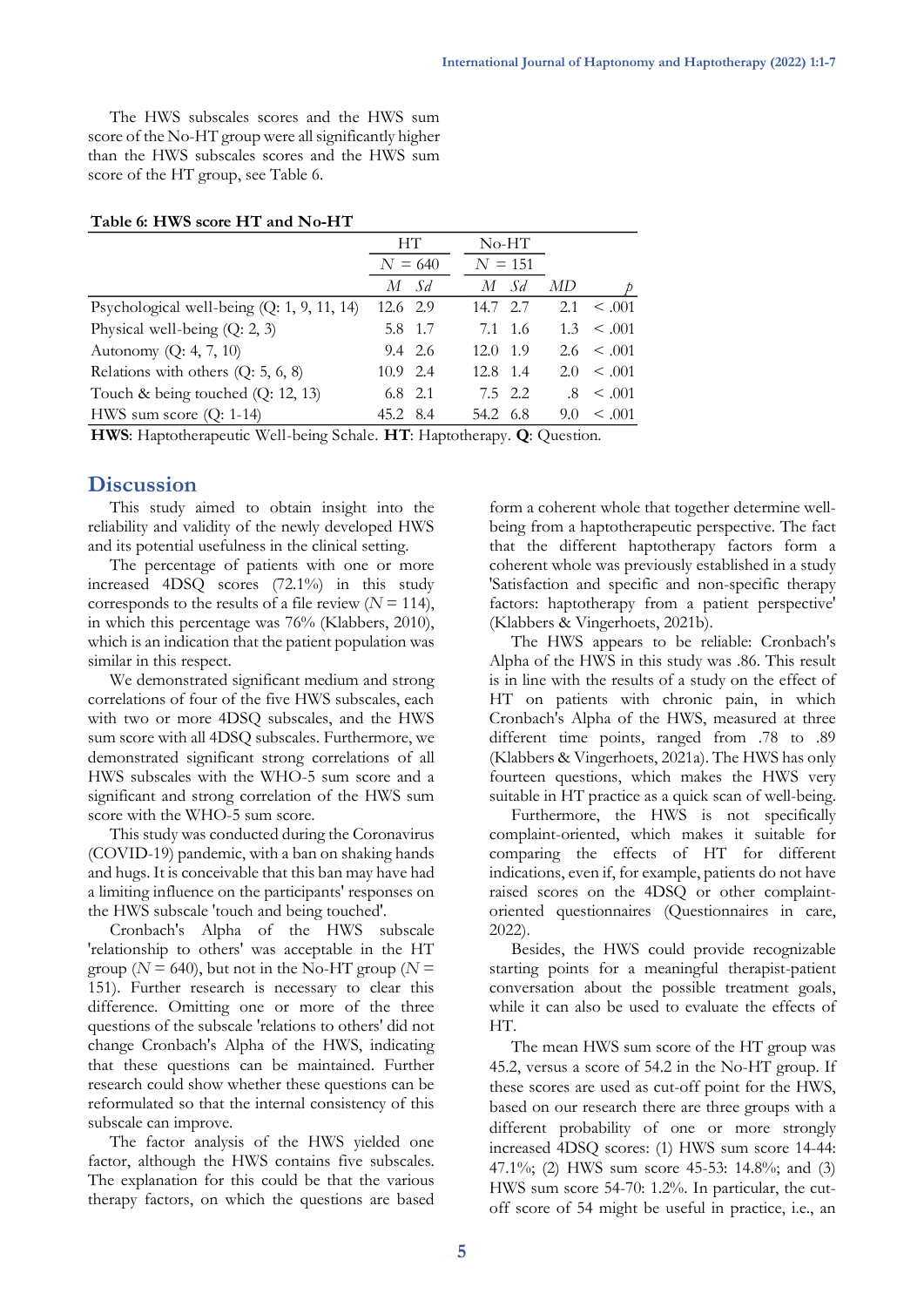HWS score lower than 55 should always be an indication for further use of the 4DSQ, and it might be interesting to compare the HWS score of different indication groups and to compare the possible differences between men and women.

#### *Recommendations:*

The HWS sum score can be used as an outcome measure to evaluate haptotherapy outcomes among patients with a wide variety of indications and the subscales can be used to evaluate in which specific areas the improvements are mainly found. Further research is needed to confirm the reliability and validity of the HWS and its capacity to detect clinically meaningful changes.

#### *Strengths and limitations*

There was a risk of selection bias, as 37.9% of the distributed login codes were not used. However, the response rate of 62.1% was very high. Another limitation is that this study was conducted during the Coronavirus (COVID-19) pandemic, with a ban on shaking hands and hugs. It is conceivable that this ban may have had a limiting influence on the participants' responses on the HWS subscale 'touch and being touched', therefore it may be necessary to replicate this study in a post-corona period.

### **Conclusion**

The Haptotherapeutic Well-being Scale (HWS) appears to be reliable. Further research is needed to confirm the reliability and validity of the HWS and its capacity to detect clinically meaningful changes.

#### **Acknowledgments**

We thank all participants for their willingness to complete the questionnaire for this study, which made the study possible in the first place. We are also indebted to the haptotherapists who asked their patients to participate, and we would like to thank Willem Hagg for his help in developing the HWS.

### **Declaration of Competing Interests**

The authors declare that they have no competing interests.

#### **Funding**

The researchers received financial support from the Association of Haptotherapists. However, the Association was not involved in the research design or the reporting in this article (Association of Haptotherapists, 2022).

# **References**

American-Psychiatric-Association (1994). *Diagnostic and statistical manual of mental disorders* (DSM-IV). Washington, DC: American Psychiatric Association.

Association of Haptotherapists (2022). Dutch: *Vereniging van Haptotherapeuten*. Beroepsvereniging van gezondheidszorghaptotherapeuten in Nederland; Available from: [www.haptotherapeuten-vvh.nl.](http://www.haptotherapeuten-vvh.nl/)

Bakel, H. J. van, Maas, A. J. B., Vreeswijk, C. M., & Vingerhoets, A. J. J. M. (2013). Pictorial representation of attachment: measuring the parent-fetus relationship in expectant mothers and fathers. *BMC pregnancy and childbirth*, *13*(1), 1-  $\Omega$ 

Cooke, P. J., Melchert, T. P., & Connor, K. (2016). Measuring well-being: A review of instruments. *The Counseling Psychologist*, *44*(5), 730- 757.

Damme, S. V. (2002). *Catastroferen over pijn: Pain Catastrophizing Scale-Dutch Version* (PCS-DV); Available from

<http://www.bsw.ugent.be/VVGP/fichePCS.pdf>

Intramed (2002). *Intramed online for haptotherapy.*  Available from: [https://www.intramed.nl/wp](https://www.intramed.nl/wp-content/uploads/Intramed-Online-voor-haptotherapie.pdf)[content/uploads/Intramed-Online-voor](https://www.intramed.nl/wp-content/uploads/Intramed-Online-voor-haptotherapie.pdf)[haptotherapie.pdf](https://www.intramed.nl/wp-content/uploads/Intramed-Online-voor-haptotherapie.pdf)

Klabbers, G. A. (2010). 4DKL onderzoek haptotherapie. Report. Haptotherapie Nederland.

Klabbers, G. A. (2013). Four-Dimensional Symptom Questionnaire (4DSQ) in the Primary Healthcare Practice of Therapists. *International Journal of Haptonomy and Haptotherapy, 3*, 9-24.

Klabbers, G. A. (2020). Impaired ability to feel: indication for haptotherapy. *International Journal of Haptonomy and Haptotherapy*, *3*, 12-14.

Klabbers, G. A. (2021). Hapto-educatie: een kerntaak van de hands-on gezondheidszorghaptotherapeut?; Available from: [https://www.gertklabbers.nl/wp](https://www.gertklabbers.nl/wp-content/uploads/2021/01/Hapto-educatie.pdf)[content/uploads/2021/01/Hapto-educatie.pdf.](https://www.gertklabbers.nl/wp-content/uploads/2021/01/Hapto-educatie.pdf)

Klabbers, G. A., Hagg, J. W. (2021). Haptotherapeutic Well-being Scale (HWS): Digital Dutch version; Available from: [www.gertklabbers.nl/vragenlijst](http://www.gertklabbers.nl/vragenlijst)

Klabbers, G. A., Paarlberg, K. M., & Vingerhoets, A. J. J. M. (2018). Does haptotherapy benefit mother-child bonding in women with high fear of childbirth? *International Journal of Haptonomy and Haptotherapy*, *3*, 1-7.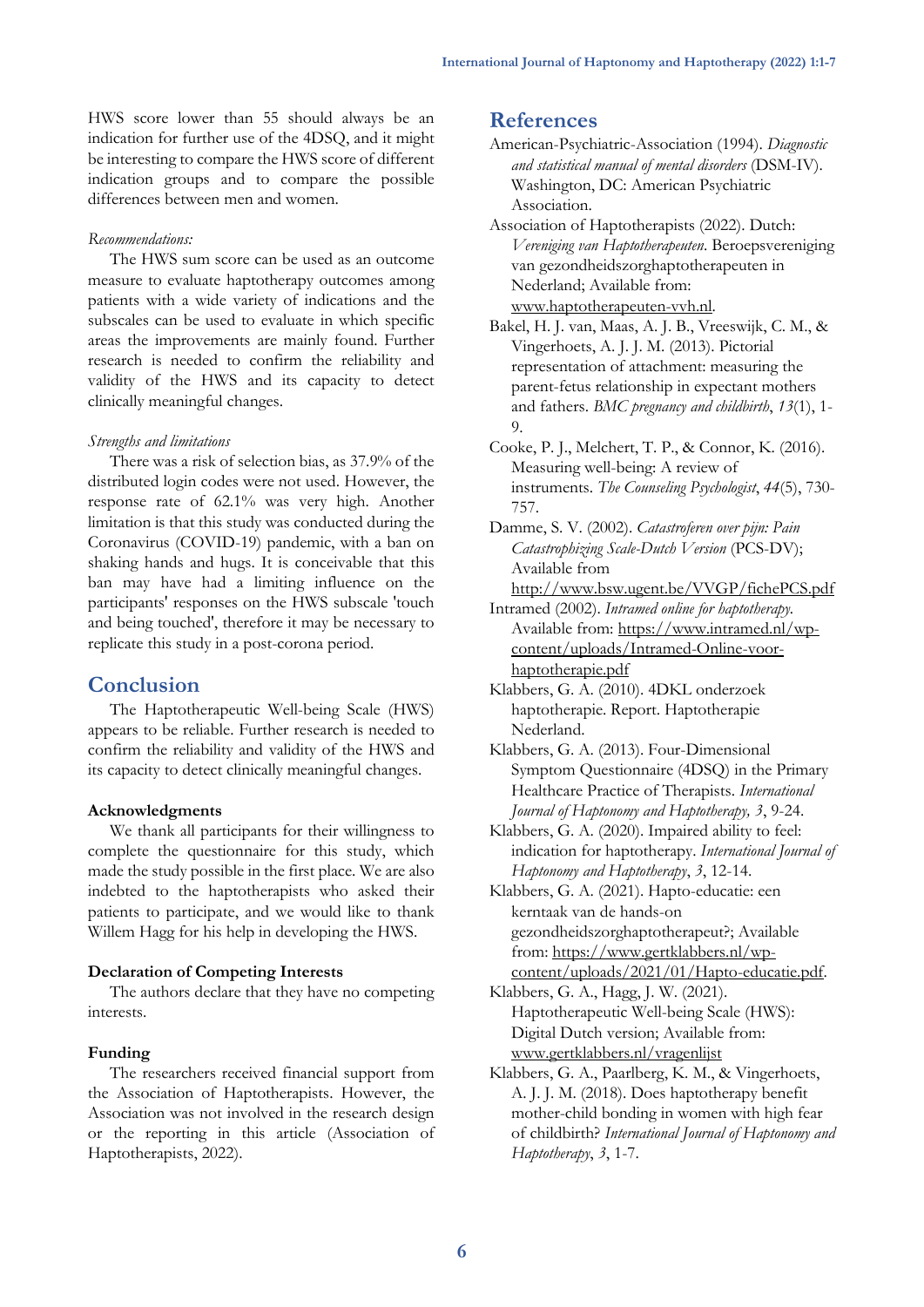Klabbers, G. A., & Vingerhoets, A. J. J. M. (2021a). What is the effect of haptotherapy on patients with chronic pain? *International Journal of Haptonomy and Haptotherapy*, *1*, 1-9.

Klabbers, G. A., & Vingerhoets, A. J. J. M. (2021b). Satisfaction and specific and non-specific therapy factors: haptotherapy from a patient perspective. *International Journal of Haptonomy and Haptotherapy*, *3*, 20-29.

Klabbers, G. A., Wijma, K., Paarlberg, K. M., Emons, W. H. M., & Vingerhoets, A. J. J. M. (2017). Haptotherapy as a new intervention for treating fear of childbirth: a randomized controlled trial. *Journal of psychosomatic obstetrics and gynecology*, *40*(1), 38-47. [https://doi.org/10.1080/0167482X.2017.13982](https://doi.org/10.1080/0167482X.2017.1398230) [30](https://doi.org/10.1080/0167482X.2017.1398230)

Likert, R. (1932). A technique for the measurement of attitudes. *Archives of Psychology, 22 140,* 55.

Maas, L. C. C. v. d., Köke, A., Bosscher, R., Hoekstra, T., & Peters, M. (2015). *Measuring Body Awareness with the Scale of Body Connection: Structure and Reliability of the Dutch Translation Psychomotor Therapy in Chronic Pain Rehabilitation Enhancing body awareness in multidisciplinary treatment.* Amsterdam: Vrije Universiteit Amsterdam.

Meadows, K. A. (2011). Patient-reported outcome measures: an overview. *British Journal of Community Nursing*, *16*(3), 146-151.

Price, C. J., Thompson, E. A., & Cheng, S. C. (2017). Scale of Body Connection: A multisample construct validation study. *Plos One, 12*(10).

<https://doi.org/10.1371/journal.pone.0184757> Questionnaires in care (2022). (Dutch: *Meetinstrumenten in de zorg*). Available from: [www.meetinstrumentenzorg.nl.](http://www.meetinstrumentenzorg.nl/)

Sullivan, M. J. L., Bishop S. R., & Pivik J. (1995). The Pain Catastrophizing Scale: development and validation. *Psychological Assessment, 7*(4), 524- 532.

Terluin, B., Marwijk, H. W. van, Adèr, H. J., Vet, H. C. de, Penninx, B. W., Hermens, M. L., Boeijen C. A. van, Balkom A. J. L. M. van, Klink J. J. L. van der & Stalman, W. A. (2006). The Four-Dimensional Symptom Questionnaire (4DSQ): a validation study of a multidimensional selfreport questionnaire to assess distress, depression, anxiety, and somatization. *BMC Psychiatry*, *6*(1), 1-20.

Topp, C. W., Østergaard, S. D., Søndergaard, S., & Bech, P. (2015). The WHO-5 Well-Being Index: a systematic review of the literature. *Psychotherapy and psychosomatics*, *84*(3), 167-176.

Wijma K., Wijma B. (2017). *A Woman Afraid to Deliver: How to Manage Childbirth Anxiety*. In: Paarlberg K. M., Wiel H. van de (eds) Bio-Psycho-Social Obstetrics and Gynecology. Springer, Cham.

[https://doi.org/10.1007/978-3-319-40404-](https://doi.org/10.1007/978-3-319-40404-2_1) [2\\_1](https://doi.org/10.1007/978-3-319-40404-2_1)

World Health Organization (2022). *Definition Health*. Available from: [https://www.who.int/about/governance/consti](https://www.who.int/about/governance/constitution)

[tution](https://www.who.int/about/governance/constitution) Zar, M., Wijma, K., Wijma, B. (2001). *Evaluation of the Wijma Delivery Expectancy/Experience (W-DEQ)* 

*as a diagnostic test for disabling fear of childbirth*. In: Zar M., editor. Diagnostic aspects of fear of childbirth. Volume Fifth Article, edn. Linköping: Linköping University.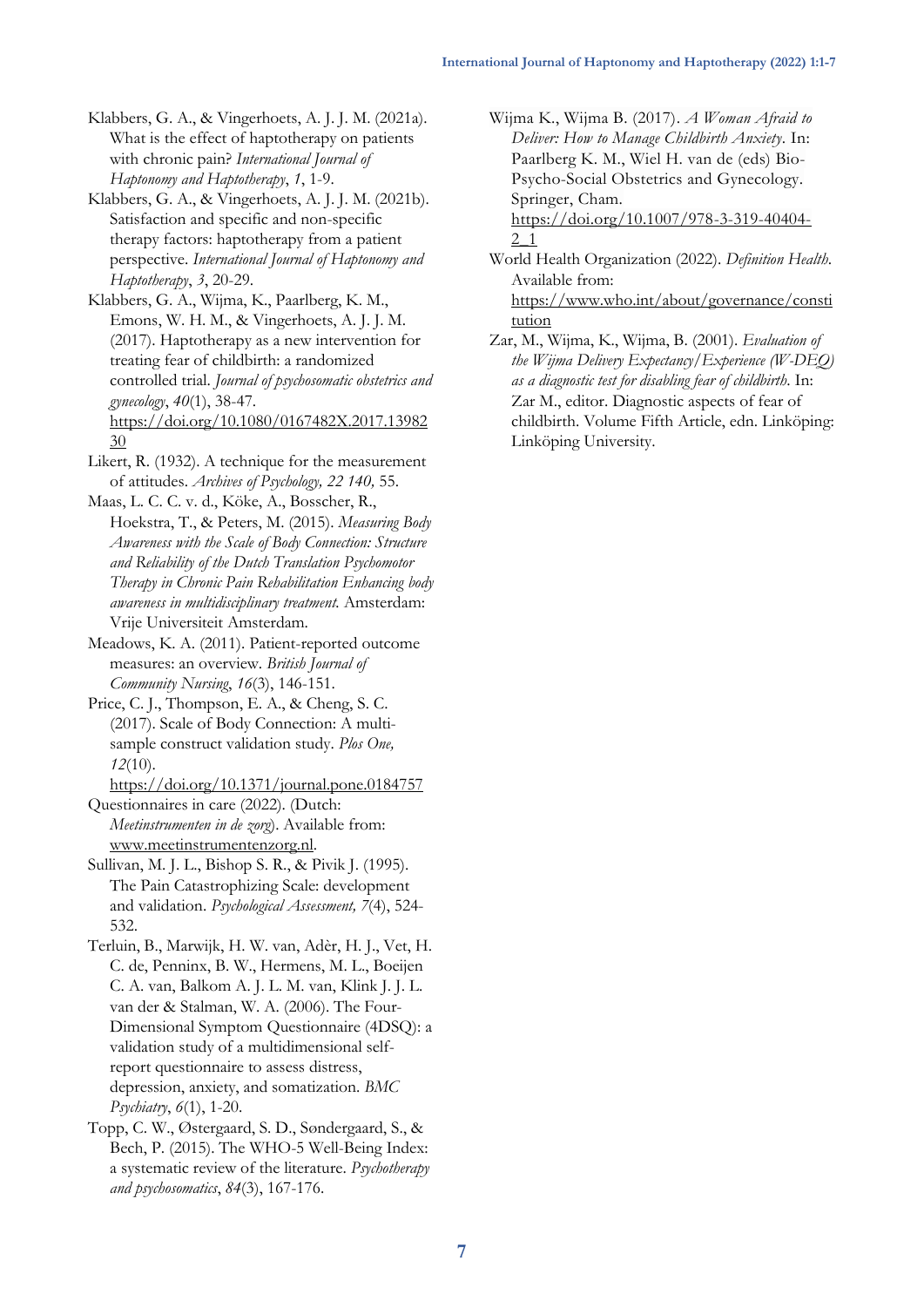### **Appendix 1 (English version): Haptotherapeutic Well-being Scale (HWS)**

The HWS contains 14 clinical questions, which are answered with a score on a 5-point Likert scale. The questionnaire provides an indication of a person's well-being from a haptotherapeutic perspective. The HWS has five subscales: psychological well-being (1, 9, 11, 14); physical well-being (2, 3); autonomy (4, 7, 10); relationship to others (5, 6, 8); touch and being touched (12, 13).

|                | 14 questions about the past week (score 1 to 5):                                              | Circle your answer to each question |                |                |                |             |  |  |
|----------------|-----------------------------------------------------------------------------------------------|-------------------------------------|----------------|----------------|----------------|-------------|--|--|
| $\mathbf{1}$   | How satisfied were you with your well-being in life?<br>(completely unhappy - very happy)     | $\mathbf{1}$                        | $\sqrt{2}$     | $\mathfrak{Z}$ | $\overline{4}$ | 5           |  |  |
| $\overline{c}$ | How did you experience your physical movements?<br>(clumsy and stiff - smooth and harmonious) | $\mathbf{1}$                        | $\mathbf{2}$   | $\mathfrak{Z}$ | $\overline{4}$ | $\mathbf 5$ |  |  |
| $\mathfrak{Z}$ | How was your muscle tone?<br>(very high muscle tone - relaxed)                                | $\mathbf{1}$                        | $\overline{2}$ | $\mathfrak{Z}$ | $\overline{4}$ | 5           |  |  |
| 4              | Were you confident?<br>(very insecure - full of confidence)                                   | $\mathbf{1}$                        | $\overline{2}$ | $\mathfrak{Z}$ | $\overline{4}$ | 5           |  |  |
| 5              | Did physical contact startle you?<br>(very much - not at all)                                 | $\mathbf{1}$                        | $\mathbf{2}$   | $\mathfrak{Z}$ | $\overline{4}$ | $\mathbf 5$ |  |  |
| 6              | Did you trust other people?<br>(very suspicious - full of confidence)                         | $\mathbf{1}$                        | $\overline{2}$ | $\mathfrak{Z}$ | $\overline{4}$ | $\mathbf 5$ |  |  |
| $\overline{7}$ | Did you rely on your own capabilities?<br>(adapted myself a lot - followed my own course)     | $\mathbf{1}$                        | $\mathbf{2}$   | $\mathfrak{Z}$ | $\overline{4}$ | 5           |  |  |
| $\,8\,$        | How was your contact with others?<br>(distant - personal, profound)                           | $\mathbf{1}$                        | $\overline{c}$ | $\mathfrak{Z}$ | $\overline{4}$ | $\mathbf 5$ |  |  |
| 9              | Did you experience freedom in your life?<br>(very limited - uninhibited and free)             | $\mathbf{1}$                        | $\mathbf{2}$   | $\mathfrak{Z}$ | $\overline{4}$ | 5           |  |  |
| 10             | Did you feel responsible for your own life?<br>(was being lived - went my own way)            | $\mathbf{1}$                        | $\sqrt{2}$     | $\mathfrak{Z}$ | $\overline{4}$ | $\mathbf 5$ |  |  |
| 11             | Have you enjoyed life?<br>(it wasn't fun – pure enjoyment)                                    | $\mathbf{1}$                        | $\sqrt{2}$     | $\mathfrak{Z}$ | $\overline{4}$ | 5           |  |  |
| 12             | Did you touch those dear to you?<br>(not at all - very often)                                 | $\mathbf{1}$                        | $\overline{2}$ | $\mathfrak{Z}$ | $\overline{4}$ | 5           |  |  |
| 13             | Have you been touched by people who are dear to you?<br>(not at all - very often)             | $\mathbf{1}$                        | $\mathbf{2}$   | $\mathfrak{Z}$ | $\overline{4}$ | 5           |  |  |
| 14             | Did you feel an inner peace?<br>(never - always)                                              | $\mathbf{1}$                        | 2              | 3              | 4              | 5           |  |  |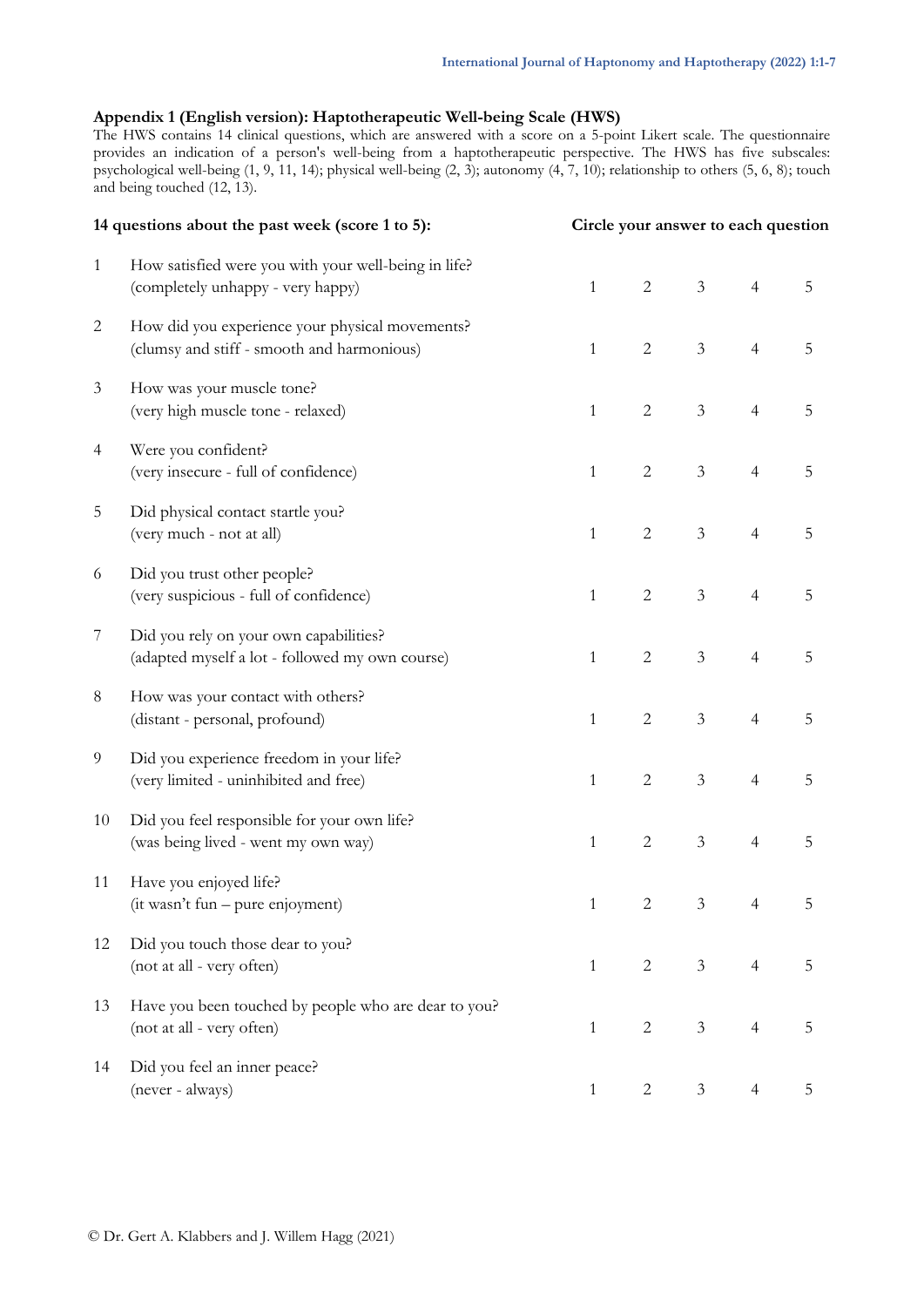### **Appendix 2 (Dutch version): Haptotherapeutische Welbevinden Schaal (HWS)**

De HWS bevat 14 klinische vragen die elk worden beantwoord met een score op een 5-punts Likert schaal. De vragenlijst geeft een indruk van iemands welbevinden vanuit haptotherapeutisch perspectief. De HWS heeft vijf subschalen: psychisch welbevinden (1, 9, 11, 14); lichamelijk welzijn (2, 3); autonomie (4, 7, 10); relatie met anderen (5, 6, 8); aanraken en aangeraakt worden (12, 13).

|                | 14 vragen over de afgelopen week (score 1 t/m 5)                                             |              | Omcirkel uw antwoord per vraag |                |                |   |  |  |
|----------------|----------------------------------------------------------------------------------------------|--------------|--------------------------------|----------------|----------------|---|--|--|
| $\mathbf{1}$   | Hoe tevreden was u over uw levenswelzijn?<br>(volkomen ongelukkig - super gelukkig)          | $\mathbf{1}$ | 2                              | 3 <sup>7</sup> | $\overline{4}$ | 5 |  |  |
| 2              | Hoe verliep uw lichamelijk bewegen?<br>(onhandig en stijf - soepel en harmonieus)            | $\mathbf{1}$ | $\overline{2}$                 | $\mathfrak{Z}$ | $\overline{4}$ | 5 |  |  |
| $\mathfrak{Z}$ | Hoe was uw spierspanning?<br>(zeer hoge spierspanning - ontspannen)                          | $\mathbf{1}$ | $\overline{2}$                 | $\mathfrak{Z}$ | $\overline{4}$ | 5 |  |  |
| 4              | Had u zelfvertrouwen?<br>(zeer onzeker - vol zelfvertrouwen)                                 | $\mathbf{1}$ | $\overline{2}$                 | $\mathfrak{Z}$ | $\overline{4}$ | 5 |  |  |
| 5              | Schrok u bij lichamelijk contact?<br>(heel erg - helemaal niet)                              | $\mathbf{1}$ | $\overline{2}$                 | $\mathfrak{Z}$ | $\overline{4}$ | 5 |  |  |
| 6              | Had u vertrouwen in uw medemens?<br>(zeer wantrouwend - vol vertrouwen)                      | $\mathbf{1}$ | $\overline{c}$                 | $\mathfrak{Z}$ | $\overline{4}$ | 5 |  |  |
| 7              | Ging u uit van uw eigen capaciteiten?<br>(paste mij erg aan - volgde mijn eigen koers)       | $\mathbf{1}$ | $\overline{2}$                 | $\mathfrak{Z}$ | $\overline{4}$ | 5 |  |  |
| 8              | Hoe verliep het contact met anderen?<br>(afstandelijk - persoonlijk, diepgaand)              | $\mathbf{1}$ | $\overline{c}$                 | $\mathfrak{Z}$ | $\overline{4}$ | 5 |  |  |
| 9              | Ervaarde u vrijheid in uw leven?<br>(zeer beperkt - onbevangen en vrij)                      | $\mathbf{1}$ | $\overline{2}$                 | 3 <sup>7</sup> | $\overline{4}$ | 5 |  |  |
| 10             | Voelde u zich verantwoordelijk voor uw eigen leven?<br>(werd geleefd - ging mijn eigen gang) | $\mathbf{1}$ | $\overline{c}$                 | $\mathfrak{Z}$ | $\overline{4}$ | 5 |  |  |
|                | 11 Heeft u van het leven genoten?<br>(het was niet leuk - volop genieten)                    | $\mathbf{1}$ | $\overline{2}$                 | 3              | $\overline{4}$ | 5 |  |  |
|                | 12 Heeft u de mensen die u dierbaar zijn, aangeraakt?<br>(helemaal niet - heel vaak)         | $\mathbf{1}$ | $\overline{2}$                 | 3 <sup>7</sup> | $\overline{4}$ | 5 |  |  |
| 13             | Werd u aangeraakt door mensen die u dierbaar zijn?<br>(helemaal niet - heel vaak)            | $\mathbf{1}$ | $\mathbf{2}$                   | 3              | 4              | 5 |  |  |
|                | 14 Voelde u innerlijke rust?<br>(nooit - altijd)                                             | $\mathbf{1}$ | 2                              | 3              | 4              | 5 |  |  |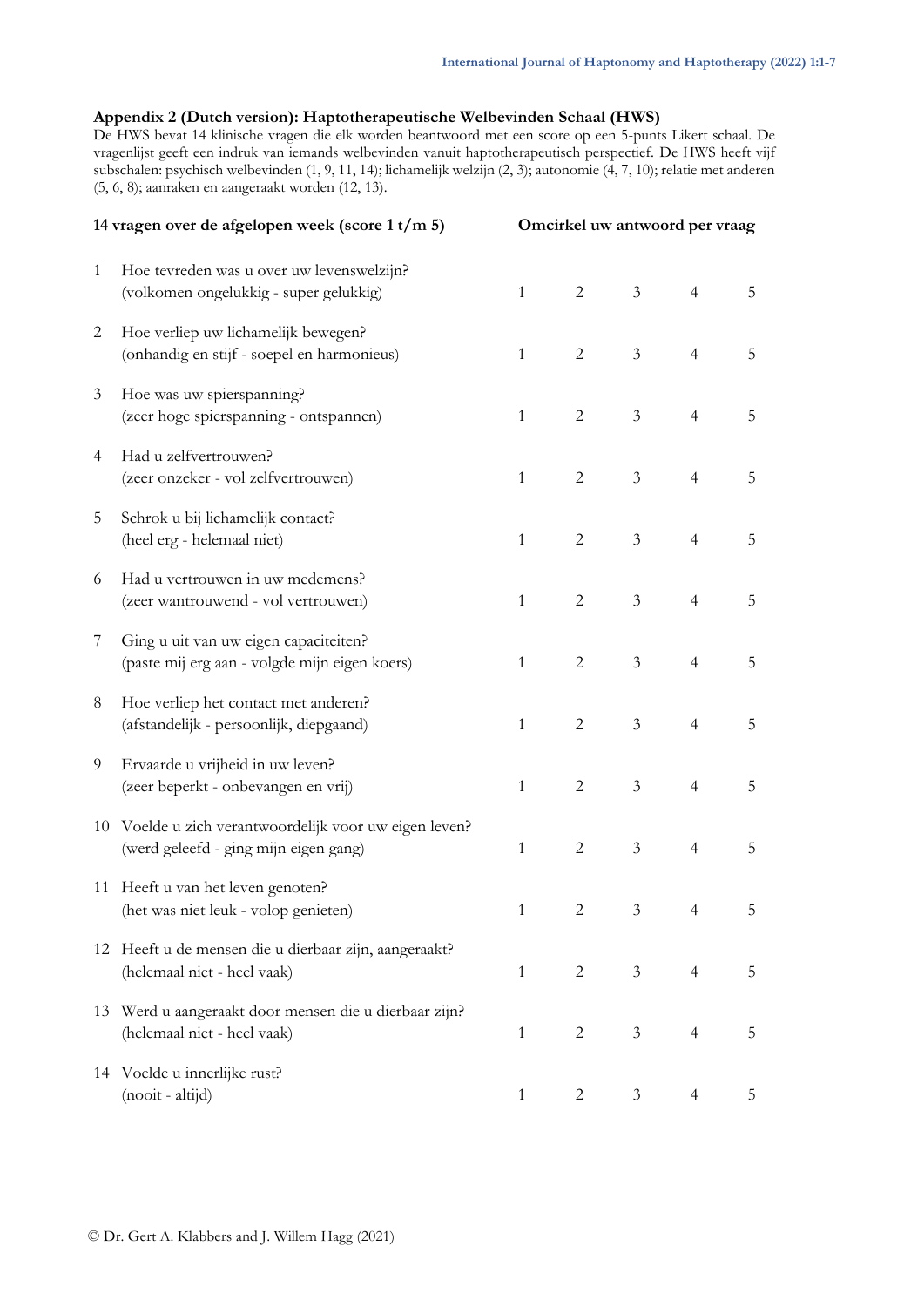### **Appendix 3 (German version): Haptotherapeutische Wohlfühlskala (HWS)**

Die WSH enthält 14 klinischen Fragen, die jeweils beantwortet werden mit einer Bewertung auf einer 5-Punkte Likert Skala. Der Fragebogen vermittelt einen Eindruck vom Wohlbefinden einer Person aus haptotherapeutischer Sicht. Die HWS hat fünf Subskalen: psychisches Wohlbefinden (1, 9, 11, 14); körperliches Wohlbefinden (2, 3); Autonomie (4, 7, 10); Beziehung zu anderen (5, 6, 8); Berühren und berührt werden (12, 13).

|                | 14 Fragen zur letzten Woche (Punktzahl 1 bis 5)                                                    |              | Kreisen Sie Ihre Antwort pro Frage ein |                |                |                |  |  |  |
|----------------|----------------------------------------------------------------------------------------------------|--------------|----------------------------------------|----------------|----------------|----------------|--|--|--|
| $\mathbf{1}$   | Wie zufrieden waren Sie mit Ihrem Lebenswohlbefinden?<br>(völlig unglücklich - super glücklich)    | $\mathbf{1}$ | $\mathbf{2}$                           | $\mathfrak{Z}$ | $\overline{4}$ | $\overline{5}$ |  |  |  |
| $\overline{2}$ | Wie verlief Ihre körperliche Bewegung?<br>(sehr hohe Muskelspannung - entspannt)                   | $\mathbf{1}$ | $\overline{2}$                         | $\mathfrak{Z}$ | $\overline{4}$ | $\overline{5}$ |  |  |  |
| $\mathfrak{Z}$ | Wie war Ihre Muskelspannung?<br>(sehr hohe Muskelspannung - entspannt)                             | $\mathbf{1}$ | $\overline{2}$                         | $\mathfrak{Z}$ | $\overline{4}$ | 5              |  |  |  |
| 4              | Hatten Sie Selbstvertrauen?<br>(sehr unsicher - voller Zuversicht)                                 | $\mathbf{1}$ | $\overline{2}$                         | $\mathfrak{Z}$ | $\overline{4}$ | $\overline{5}$ |  |  |  |
| 5              | Erschreckten Sie bei körperlichem Kontakt?<br>(sehr stark - überhaupt nicht)                       | $\mathbf{1}$ | $\overline{2}$                         | $\mathfrak{Z}$ | $\overline{4}$ | 5              |  |  |  |
| 6              | Hatten Sie Vertrauen in Ihre Mitmenschen?<br>(sehr misstrauisch - voller Zuversicht)               | $\mathbf{1}$ | $\overline{2}$                         | $\mathfrak{Z}$ | $\overline{4}$ | 5              |  |  |  |
| 7              | Gingen Sie von Ihren eigenen Fähigkeiten aus?<br>(passte mir sehr an - folgte meinem eigenen Kurs) | $\mathbf{1}$ | $\overline{2}$                         | $\mathfrak{Z}$ | $\overline{4}$ | 5              |  |  |  |
| 8              | Wie verlief der Kontakt mit anderen?<br>(distanziert - persönlich, tiefgründig)                    | $\mathbf{1}$ | $\overline{2}$                         | $\mathfrak{Z}$ | $\overline{4}$ | 5              |  |  |  |
| 9              | Erfuhren Sie Freiheit in Ihrem Leben?<br>(sehr begrenzt - unbefangen und frei)                     | $\mathbf{1}$ | $\mathbf{2}$                           | $\mathfrak{Z}$ | $\overline{4}$ | $\overline{5}$ |  |  |  |
| 10             | Fühlten Sie sich für Ihr eigenes Leben verantwortlich?<br>(wurde gelebt - ging meinen eigenen Weg) | $\mathbf{1}$ | $\overline{2}$                         | $\mathfrak{Z}$ | $\overline{4}$ | $\overline{5}$ |  |  |  |
| 11             | Haben Sie das Leben genossen?<br>(es hat keinen Spaß gemacht - gänzlich genossen)                  | $\mathbf{1}$ | 2                                      | $\mathfrak{Z}$ | 4              | 5              |  |  |  |
| 12             | Haben Sie diejenigen, die Sie lieben, berührt?<br>(überhaupt nicht - sehr oft)                     | $\mathbf{1}$ | 2                                      | $\mathfrak{Z}$ | $\overline{4}$ | 5              |  |  |  |
| 13             | Wurden Sie von Menschen berührt, die Ihnen lieb sind?<br>(überhaupt nicht - sehr oft)              | $\mathbf{1}$ | 2                                      | $\mathfrak{Z}$ | $\overline{4}$ | 5              |  |  |  |
| 14             | Fühlten Sie einen inneren Frieden?<br>$(nie - immer)$                                              | 1            | 2                                      | $\mathfrak{Z}$ | $\overline{4}$ | 5              |  |  |  |